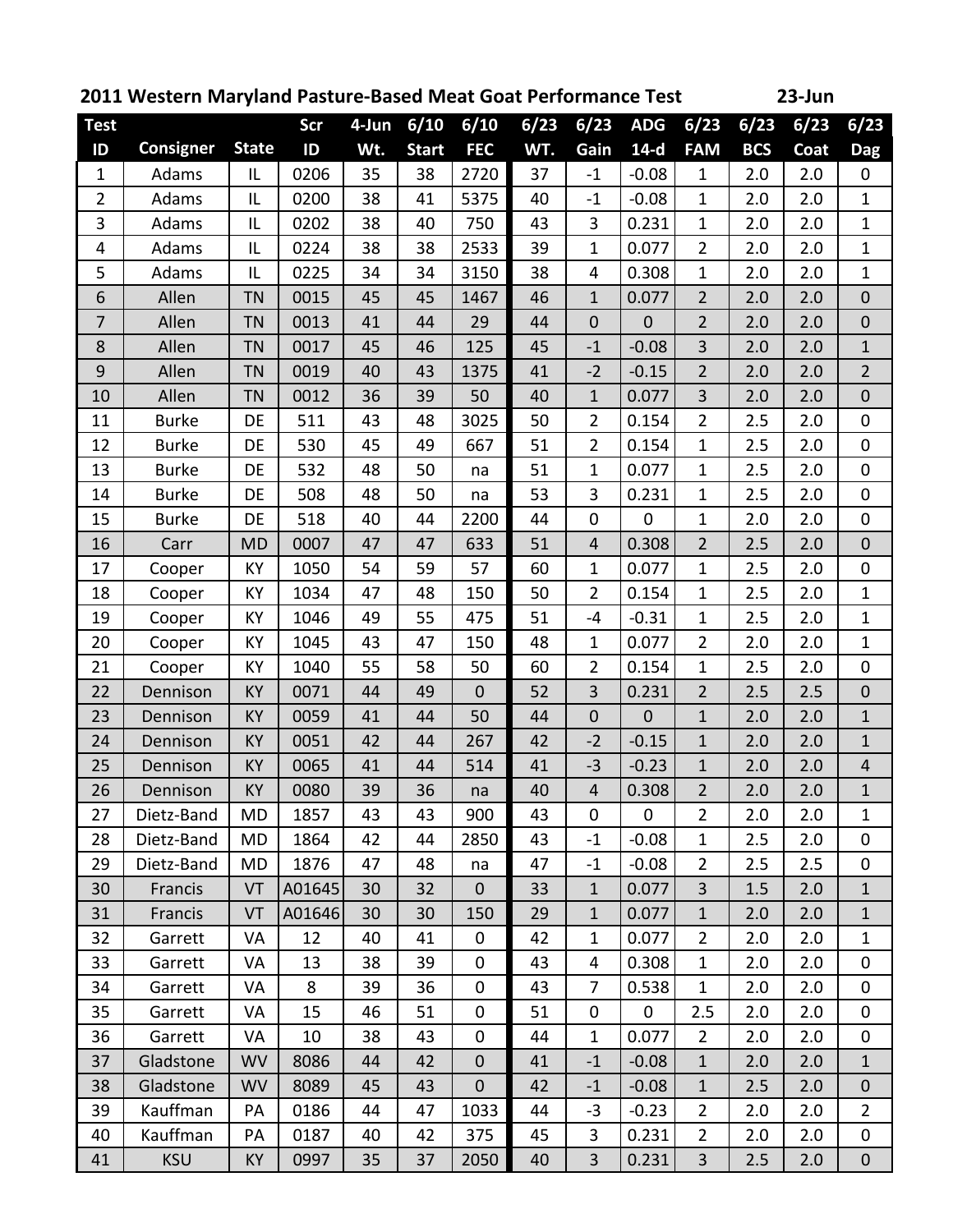| 2011 Western Maryland Pasture-Based Meat Goat Performance Test<br>23-Jun |                  |              |       |          |              |                |      |                |                |                |            |      |                  |
|--------------------------------------------------------------------------|------------------|--------------|-------|----------|--------------|----------------|------|----------------|----------------|----------------|------------|------|------------------|
| <b>Test</b>                                                              |                  |              | Scr   | $4$ -Jun | 6/10         | 6/10           | 6/23 | 6/23           | <b>ADG</b>     | 6/23           | 6/23       | 6/23 | 6/23             |
| ID                                                                       | <b>Consigner</b> | <b>State</b> | ID    | Wt.      | <b>Start</b> | <b>FEC</b>     | WT.  | Gain           | $14-d$         | <b>FAM</b>     | <b>BCS</b> | Coat | Dag              |
| 42                                                                       | <b>KSU</b>       | <b>KY</b>    | 0992  | 39       | 37           | na             | 39   | $\overline{2}$ | 0.154          | $\overline{2}$ | 2.0        | 2.0  | $\overline{2}$   |
| 43                                                                       | <b>KSU</b>       | <b>KY</b>    | 0958  | 32       | 33           | 100            | 31   | $-2$           | $-0.15$        | 1              | 2.0        | 2.0  | $\overline{3}$   |
| 44                                                                       | <b>KSU</b>       | <b>KY</b>    | 0996  | 40       | 41           | 1233           | 40   | $-1$           | $-0.08$        | $\overline{2}$ | 2.0        | 2.0  | $\overline{3}$   |
| 46                                                                       | Losch            | PA           | 0258  | 51       | 50           | $\mathbf 0$    | 51   | $\mathbf{1}$   | 0.077          | $\mathbf{1}$   | 2.5        | 2.0  | 0                |
| 47                                                                       | Miller           | IN           | 257   | 43       | 44           | $\overline{0}$ | 48   | $\overline{4}$ | 0.308          | $\overline{2}$ | 2.5        | 2.0  | $\mathbf 0$      |
| 48                                                                       | Miller           | IN           | 260   | 38       | 38           | $\mathbf 0$    | 39   | $\mathbf{1}$   | 0.077          | $\mathbf{1}$   | 2.0        | 2.0  | $\mathbf 0$      |
| 49                                                                       | Miller           | IN           | 258   | 38       | 39           | $\overline{0}$ | 42   | 3              | 0.231          | $\mathbf{1}$   | 2.5        | 2.0  | $\mathbf 0$      |
| 50                                                                       | Murphy           | <b>NJ</b>    | 0155  | 33       | 35           | 225            | 34   | $-1$           | $-0.08$        | 3              | 1.5        | 2.0  | 0                |
| 51                                                                       | Murphy           | NJ           | 0145  | 43       | 45           | na             | 46   | $\mathbf{1}$   | 0.077          | $\overline{2}$ | 2.0        | 2.0  | $\mathbf 0$      |
| 52                                                                       | Murphy           | <b>NJ</b>    | 0144  | 38       | 43           | 257            | 42   | $-1$           | $-0.08$        | $\overline{2}$ | 2.0        | 2.0  | $\mathbf{1}$     |
| 53                                                                       | Murphy           | NJ           | 0157  | 39       | 44           | 50             | 47   | 3              | 0.231          | $\overline{2}$ | 2.0        | 2.0  | 0                |
| 54                                                                       | Murphy           | NJ           | 0153  | 35       | 38           | 50             | 38   | 0              | $\mathbf 0$    | $\overline{2}$ | 2.0        | 2.0  | $\mathbf 0$      |
| 55                                                                       | Nelson           | <b>MD</b>    | 0032  | 36       | 37           | 200            | 39   | $\overline{2}$ | 0.154          | $\overline{2}$ | 2.0        | 2.0  | $\mathbf 0$      |
| 56                                                                       | Nelson           | <b>MD</b>    | 0033  | 36       | 35           | na             | 31   | $-4$           | $-0.31$        | $\overline{2}$ | 2.0        | 2.0  | $\overline{2}$   |
| 57                                                                       | Ozkum            | <b>MD</b>    | 11041 | 32       | 33           | 100            | 34   | $\mathbf{1}$   | 0.077          | $\overline{2}$ | 2.0        | 2.0  | $2 \overline{ }$ |
| 58                                                                       | Ozkum            | <b>MD</b>    | 11030 | 32       | 35           | 0              | 35   | $\mathbf 0$    | $\overline{0}$ | 3              | 2.0        | 2.0  | $\overline{2}$   |
| 59                                                                       | Ozkum            | <b>MD</b>    | 11094 | 37       | 38           | 675            | 36   | $-2$           | $-0.15$        | $\overline{2}$ | 2.0        | 2.0  | $\mathbf{1}$     |
| 60                                                                       | Ozkum            | <b>MD</b>    | 11136 | 33       | 34           | 200            | 35   | $\mathbf{1}$   | 0.077          | $\overline{2}$ | 2.0        | 2.0  | $\mathbf 0$      |
| 61                                                                       | Ozkum            | <b>MD</b>    | 11147 | 33       | 31           | 425            | 34   | 3              | 0.231          | $\overline{2}$ | 2.0        | 2.0  | $\mathbf{1}$     |
| 62                                                                       | Renick           | <b>WV</b>    | 1062  | 69       | 70           | 600            | 69   | $-1$           | $-0.08$        | $\mathbf{1}$   | 3.5        | 2.0  | $\mathbf{1}$     |
| 63                                                                       | Renick           | <b>WV</b>    | 1045  | 48       | 49           | 600            | 54   | 5              | 0.385          | $\mathbf{1}$   | 3.0        | 2.5  | $\mathbf 0$      |
| 64                                                                       | Renick           | <b>WV</b>    | 1061  | 54       | 53           | na             | 53   | $\mathbf 0$    | $\mathbf 0$    | $\overline{2}$ | 2.5        | 2.0  | $\boldsymbol{0}$ |
| 65                                                                       | Renick           | <b>WV</b>    | 1051  | 46       | 47           | na             | 47   | $\mathbf 0$    | $\overline{0}$ | $\overline{2}$ | 2.5        | 2.0  | $\mathbf{0}$     |
| 66                                                                       | Renick           | <b>WV</b>    | 1060  | 58       | 58           | 100            | 59   | $\mathbf{1}$   | 0.077          | $\mathbf{1}$   | 2.5        | 2.0  | $\mathbf 0$      |
| 67                                                                       | J. Smith         | VA           | 0625  | 45       | 43           | 200            | 44   | $\mathbf{1}$   | 0.077          | $\overline{2}$ | 2.5        | 2.0  | $\boldsymbol{0}$ |
| 68                                                                       | J. Smith         | VA           | 0620  | 48       | 46           | 1175           | 48   | $\overline{2}$ | 0.154          | $\overline{2}$ | 2.5        | 2.5  | 0                |
| 69                                                                       | J. Smith         | VA           | 0618  | 40       | 38           | 474            | 41   | 3              | 0.231          | 3              | 2.0        | 2.0  | $\mathbf 0$      |
| 70                                                                       | J. Smith         | VA           | 0624  | 43       | 43           | 700            | 41   | $-2$           | $-0.15$        | $\overline{2}$ | 2.0        | 2.0  | $\mathbf 0$      |
| 71                                                                       | Sweitzer         | PA           | 0144  | 40       | 43           | 50             | 43   | $\overline{0}$ | $\mathbf{0}$   | $\overline{2}$ | 2.5        | 2.0  | $\mathbf{1}$     |
| 72                                                                       | Sweitzer         | PA           | 0145  | 40       | 42           | na             | 44   | $\overline{2}$ | 0.154          | $\overline{2}$ | 1.0        | 2.5  | $\mathbf 0$      |
| 73                                                                       | Thorne           | <b>MD</b>    | 1070  | 29       | 28           | $\mathbf 0$    | 30   | $\overline{2}$ | 0.154          | $\overline{2}$ | 2.0        | 2.0  | $\mathbf{1}$     |
| 74                                                                       | Thorne           | MD           | 1071  | 37       | 33           | $\mathbf 0$    | 32   | $-1$           | $-0.08$        | 3              | 2.0        | 2.0  | $\mathbf{1}$     |
| 75                                                                       | Thorne           | <b>MD</b>    | 1073  | 38       | 39           | 0              | 30   | -9             | $-0.69$        | $\mathbf{1}$   | 1.0        | 2.0  | 4                |
| 76                                                                       | Tiralla          | <b>MD</b>    | 0005  | 35       | 38           | 525            | 36   | $-2$           | $-0.15$        | $\overline{3}$ | 2.5        | 2.0  | $\mathbf{0}$     |
| 77                                                                       | <b>Tiralla</b>   | <b>MD</b>    | 0002  | 34       | 36           | 1050           | 37   | $\mathbf{1}$   | 0.077          | $\mathbf{1}$   | 2.5        | 2.0  | $\mathbf{1}$     |
| 78                                                                       | <b>Tiralla</b>   | <b>MD</b>    | 0003  | 31       | 32           | 1080           | 30   | $-2$           | $-0.15$        | $\overline{2}$ | 2.0        | 2.0  | $\boldsymbol{0}$ |
| 79                                                                       | <b>Tiralla</b>   | <b>MD</b>    | 0001  | 35       | 38           | 2275           | 40   | $2^{\circ}$    | 0.154          | $\overline{2}$ | 2.0        | 2.0  | $\mathbf{1}$     |
| 80                                                                       | <b>Tiralla</b>   | <b>MD</b>    | 0004  | 40       | 44           | 5675           | 42   | $-2$           | $-0.15$        | $\overline{2}$ | 2.0        | 2.0  | $\mathbf{1}$     |
| 45                                                                       | Zitta            | VA           | 0623  | 40       | 40           | 200            | 40   | $\mathbf 0$    | $\mathbf 0$    | $\overline{2}$ | 2.0        | 2.0  | $\mathbf 0$      |
|                                                                          | <b>AVERAGES</b>  |              |       | 35.4     | 36.4         | 734            | 42.9 | 0.58           | 0.04           | 1.74           | 2.15       | 2.03 | 0.65             |